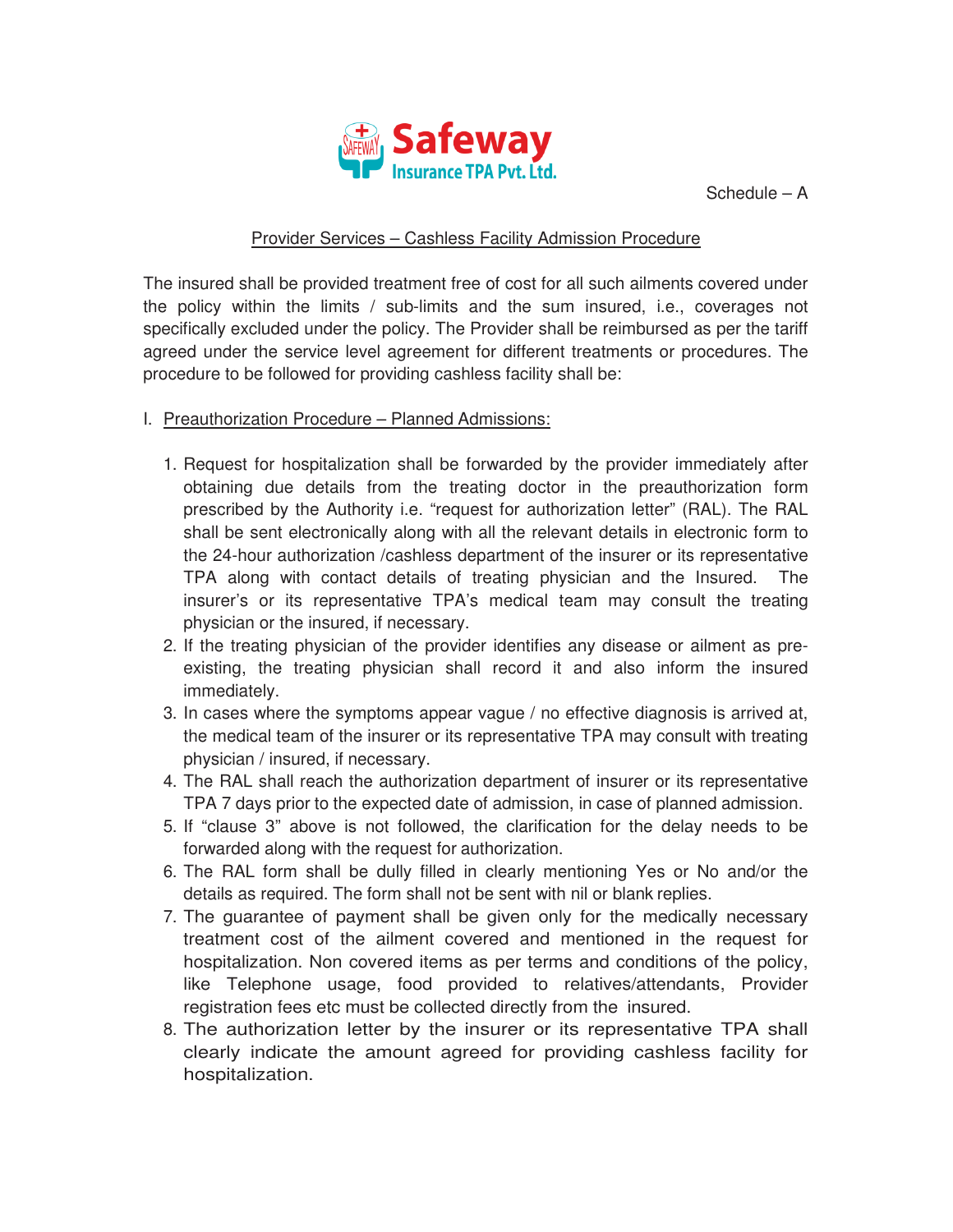- 9. In the event of the cost of treatment increasing, the provider may check the availability of further limit with the insurer or its representative TPA.
- 10. When the cost of treatment exceeds the authorized limit, request for enhancement of authorization limit shall be made immediately during hospitalization using the same format as for the initial preauthorization. The request for enhancement shall be evaluated based on the availability of further limits and the hospital may be required to provide valid reasons for the same. No enhancement of limit is possible after discharge of insured.
- 11. Further, the insurer or the TPA who is acting on behalf of the Insurer shall accept or decline such additional expenses within a maximum of 24 hours of receiving the request for enhancement. Absence of receiving the reply from the [Insurance Company] within 24 hours shall be construed as denial of the additional amount.
- 12. In case the insurer has opted for a higher accommodation / facility than the one eligible under the policy , the Provider shall explain the effect of such option and also take a written consent from the beneficiary at the time of admission as regard to owing the responsibility of such expenses by the insured including the proportionate expenses which have a direct bearing due to upgradation of room accommodation/facility. In all such cases the Insurer [Insurance Company] shall pay for the expenses which are based on the eligibility limits of theinsured. However provider may charge any advance amount/security deposit from the insured only in such cases where the insured has opted for an upgraded facility to the extent of the amounts to be collected from the insured .
- 13. Insurance company guarantees payment only after receipt of RAL and the necessary medical details. The Authorization Letter (AL) shall be issued within 48 hours of receiving the RAL.
- 14. In case the ailment is not covered or the given medical data is not sufficient for the medical team of the authorization department to confirm the eligibility, insurer or its representative TPA shall seek further clarification/ information immediately.
- 15. Authorization letter [AL] shall mention the authorization number and the amount guaranteed for the procedure.
- 16. In case the balance sum available is considerably less than the cost of treatment, provider shall follow their norms of deposit/running bills etc. However provider shall only charge the balance amount over and above the amount authorized under the health insurance policy against the package or treatment from the insured.
- 17. Once the insured is to be discharged, the Provider shall make a final request for the pre-authorization for any residual amount along with the standard discharge summary and the standard billing format. Once the provider receives final pre-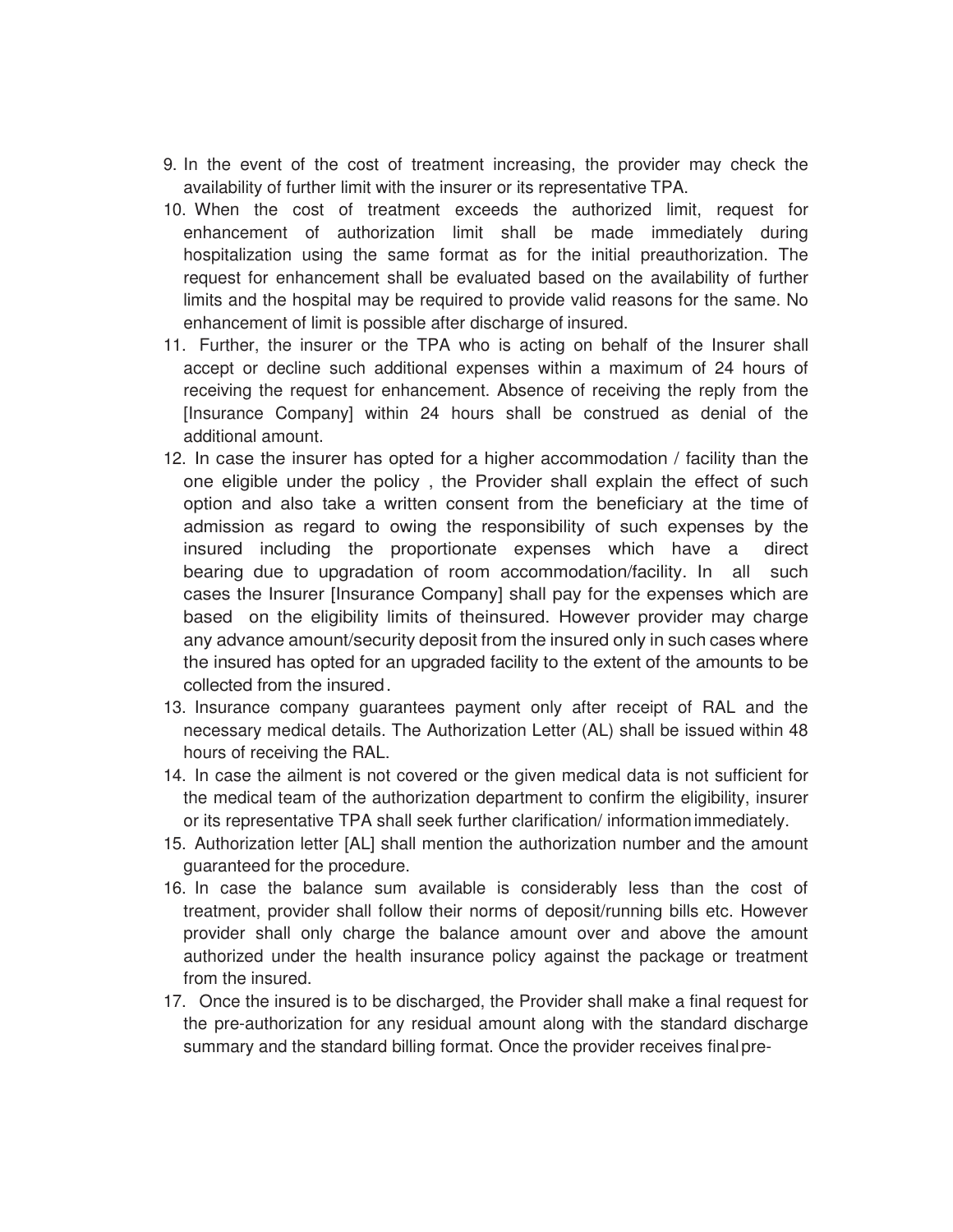authorization for a specific amount, the insured shall be allowed to get discharged by paying the difference between the pre-authorized amount and actual bill, if any. Insurer upon receipt of the complete bills and documents shall make payment of the guaranteed amount to the provider directly.

- 18. Due to any reason if the insured does not avail treatment at the Provider after the pre authorization is released and any payment is made in this regard, the Provider shall return the amount to the insurer immediately.
- 19. All the payments in respect of pre-authorised amount shall be made electronically by the insurer to the provider as early as possible but not later than a week, provided all the necessary electronic claim documents are received by the insurer.
- 20. Denial of authorization (DAL) for cashless is by no means denial of treatment by the health facility. The provider shall deal with such case as per their normal rules and regulations.
- 21. Insurer shall not be liable for payments to the providers in case the information provided in the "request for authorization letter" and subsequent documents during the course of authorization, is found incorrect or not disclosed.
- 22. Provider, insurer and its representative TPA shall ensure that the procedure specified in this Schedule is strictly complied in all respects.
- II. Preauthorization Procedure Emergency Admissions:
	- 1. In case of emergencies also, the procedure specified in Clause (I) (1), (2) and (3) shall be followed.
	- 2. The insurer or its representative TPA may continue to discuss with treating doctor till conclusion of eligibility of coverage is arrived at. However, any life saving, limb saving, sight saving, emergency medical attention cannot be withheld or delayed for the purpose of waiting for pre-authorisation. Provider meanwhile may consider treating him by taking a token deposit or as per their norms.
	- 3. Once a pre-authorisation is issued after ascertaining the coverage, Provider shall refund the deposit amount to the insured if taken barring a token amount to take care of non covered expenses.

III. Preauthorization Procedure – RTA / MLCs:

- 1. If requesting a pre-authorisation for any potential medico-legal case including Road Traffic Accidents, the Provider shall indicate the same in the relevant section of the standard format.
- 2. In case of a road traffic accident and or a medico legal case if the victim was under the influence of alcohol or inebriating drugs or any other addictive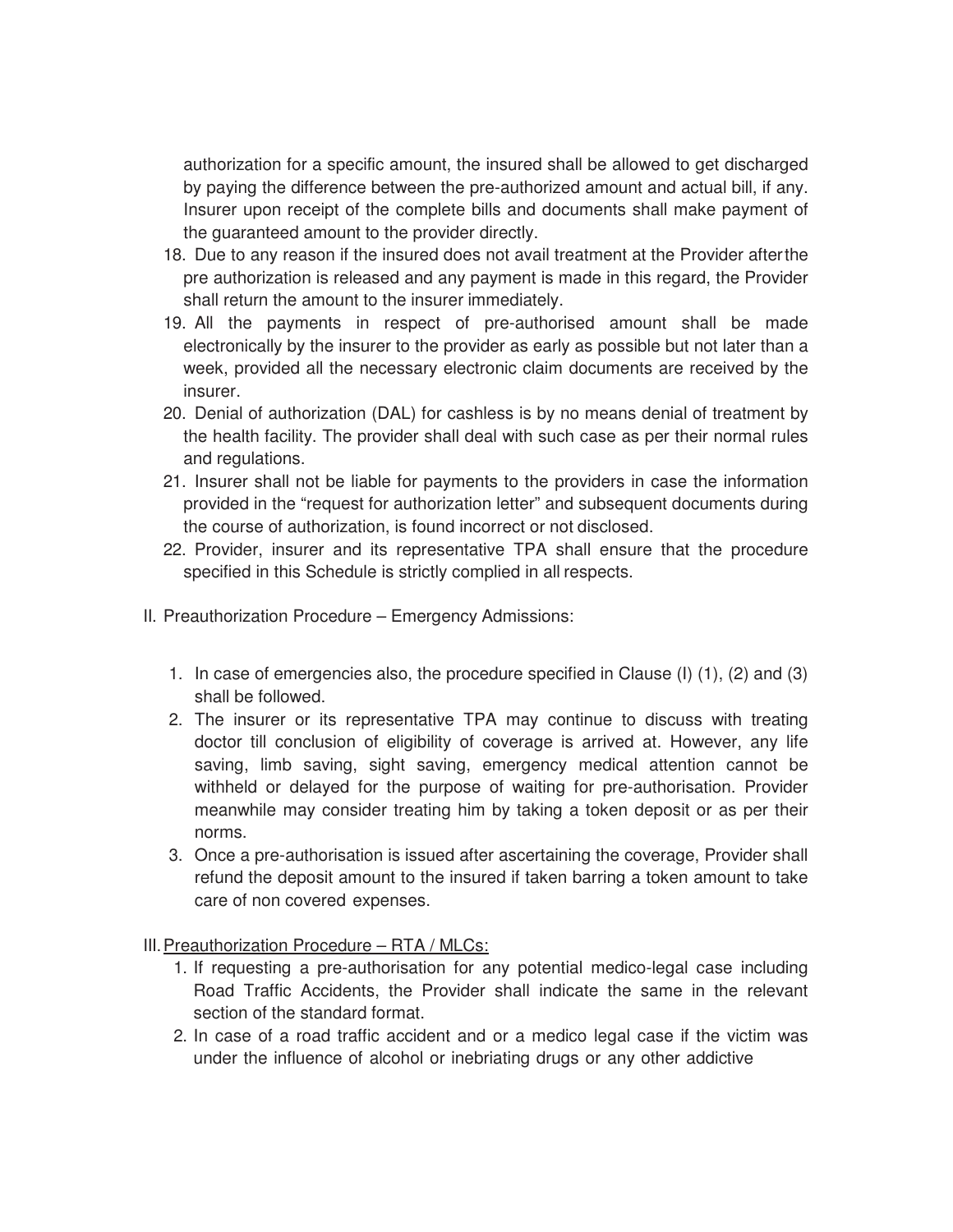substance or resort to intentional self injury, it is mandatory for the Provider to inform this circumstance of emergency to the Insurer or its representative TPA.

## IV. Authorization letter (AL):

- 1. Authorization letter shall mention the amount, guaranteed class of admission, eligibility of the patient or various sub limits for rooms and board, surgical fees etc. wherever applicable, as per the benefit plan for the patient.
- 2. The Pre-Authorization letter shall also mention Validity of dates for admission and number of days allowed for hospitalization, if any. The Provider shall see that these rules are strictly followed; else the AL will be considered null and void.
- 3. In the event of the room category, if any, not being available the same shall be informed to the Insurer or its representative TPA and the Insured. For such cases if the Insured is admitted to a class of accommodation higher than what he is eligible for, the provider shall collect the necessary difference, if any, in charges from the Insured.
- 4. The AL has a limited period of validity which is 15 days from the date of sending the authorization.
- 5. AL is not an unconditional guarantee of payment. It is conditional on facts presented – when the facts change the guarantee changes.
- V. Reauthorization:
	- 1. Where there is a change in the line of treatment a fresh authorization shall be obtained from the insurer immediately – this is called a reauthorization.
	- 2. The same pre-authorization form shall be used for the reauthorization, and the same turnaround times as specified shall apply.
- VI. Discharge:
	- 1. The following documents shall be included in the list of documents to be sent along with the claim form to the Insurer or its representative TPA . These shall not be given to the Insured.
		- a. Original pre authorization request form,
		- b. original authorization letter,
		- c. Original discharge card,
		- d. original investigation repots,
		- e. all original prescription and pharmacy receipt etc
	- 2. Where the Insured requires the discharge card/reports he or she can be asked to take photocopies of the same at his or her own expenses and these have to be clearly stamped as "Duplicate & originals are submitted to [Insurance Company]". Where, the insured requests for any of the original reports, the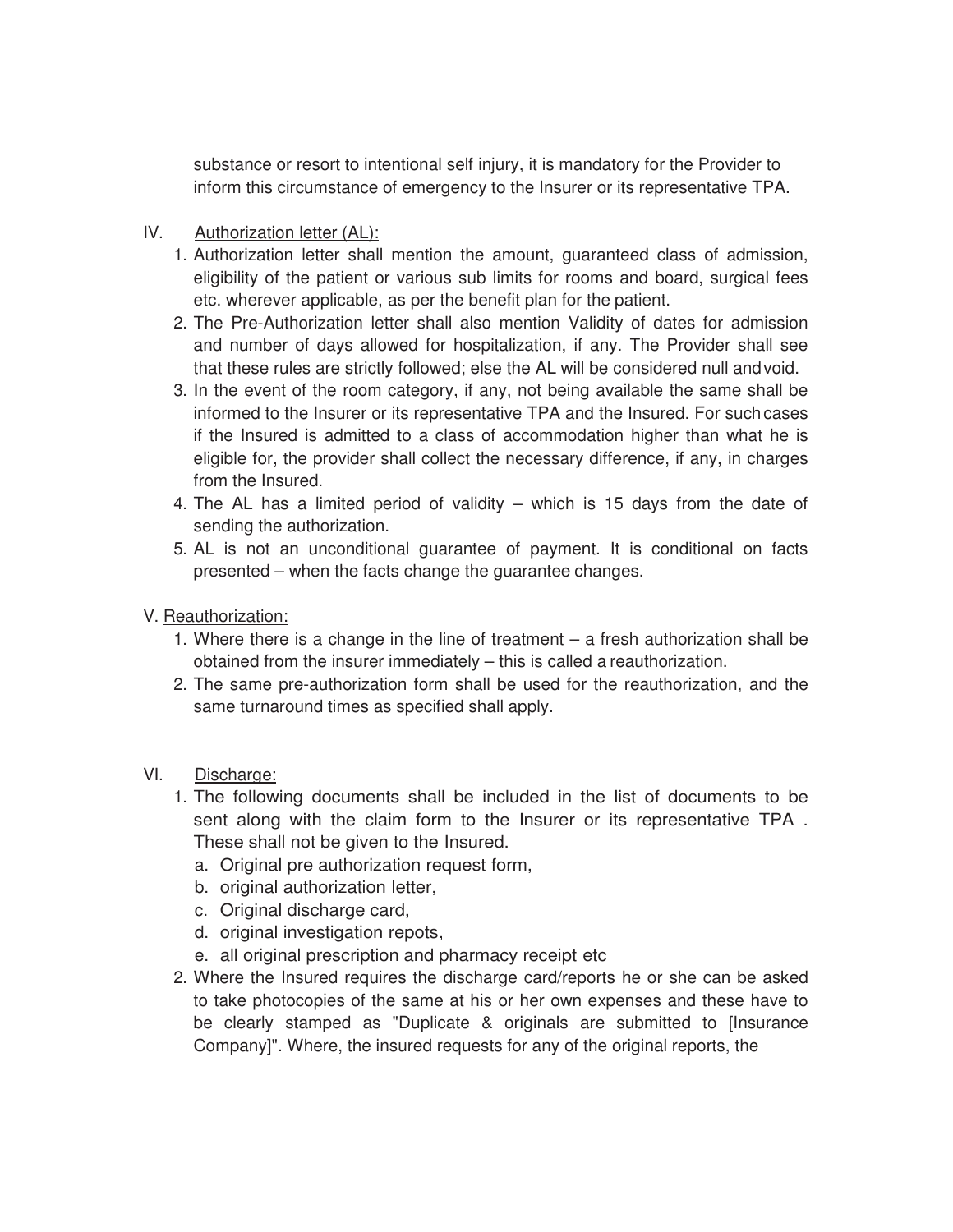insurer shall arrange forwarding the originals by duly endorsing the settlement of the claim on such original reports. However, the insurer or its representative TPA may retain a copy of such reports as per their operational requirements.

- 3. The discharge card/Summary shall mention the duration of ailment and duration of other disorders like hypertension or diabetes and operative notes in case of surgeries. The clinical detail shall be sufficiently and justifiably informative. In addition, the Provider shall provide all the relevant details pertaining to past treatment availed by the Insured with the Provider.
- 4. Signature of the Insured on final Provider bill must be obtained.
- 5. In the event of death or incapacitation of the Insured , the signature of the nominee or any of Insured's family who represents the Insured subject to reasonable satisfaction of Provider shall be sufficient for the Insurer to consider the claim.
- 6. Standard Claim form duly filled in duly presented to the Insured for signing and identity of the Insured shall be confirmed by the provider.
- VII. Billing:
- 1. The Provider shall submit original invoices directly to Insurer or its representative TPA and such invoices shall contain, at the minimum, following information:
	- a. the Insured's full name and date of birth;
	- b. the policy number;
	- c. the Insured's Address
	- d. the admitting consultant;
	- e. the date of admission and discharge;
	- f. the procedure performed and procedure code according to ICD-10 PCS or any other Code as specified by the Authority from time to time;
	- g. the diagnosis at the time of treatment and diagnosis code according to ICD-10 or any other Code as specified by the Authority from time to time;;
	- h. whether this is an interim or final bill/account;
	- i. the description of each Service performed, together with associated Charges,
	- j. the agreed standard billing codes associated with each Service performed and dates on which items of Service were provided; and.
	- k. the Insured signature (in original).
- 2. The Provider shall submit the following documents with the final invoice:
	- a. copy of Pre-Authorisation letter;
	- b. fully completed claim form (or the relevant claim section of the Pre-